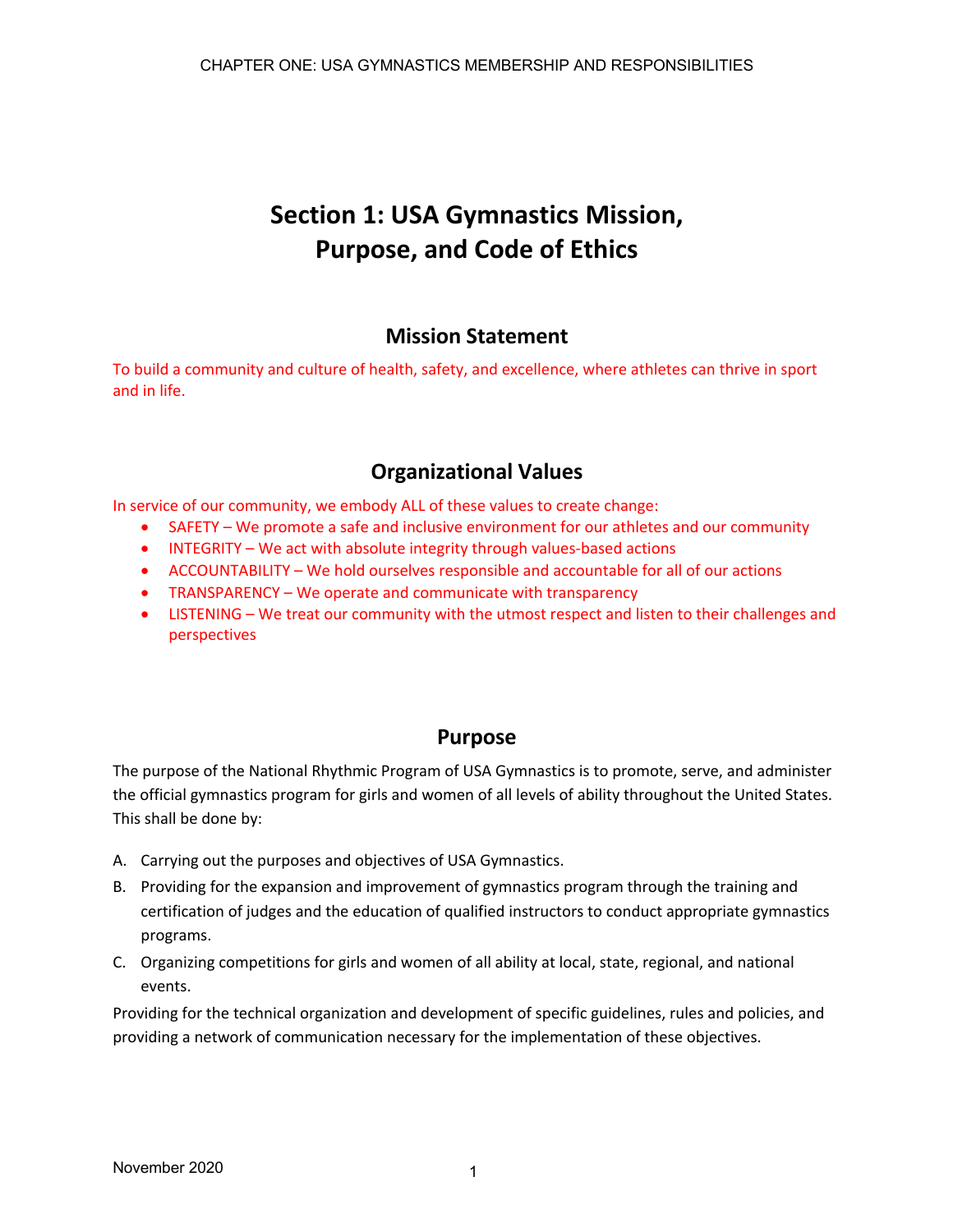#### CHAPTER ONE: USA GYMNASTICS MEMBERSHIP AND RESPONSIBILITIES

*Interpretation of this publication is the expressed duty and responsibility of the Rhythmic Program Committee and the President of USA Gymnastics.*

# **USA Gymnastics Code of Ethical Conduct**

#### **I. Introduction**

The mission of USA Gymnastics is to encourage participation and the pursuit of excellence in all aspects of gymnastics. USA Gymnastics grants the privilege of membership to individuals and organizations committed to that mission. USA Gymnastics may, therefore, withdraw the privilege of membership or discipline a member where USA Gymnastics determines that an individual or organization's conduct is inconsistent with the mission of USA Gymnastics or the best interest of the sport and those who participate in it.

To better serve the interests of those who participate in gymnastics, USA Gymnastics has adopted the Code, which follows. This Code is not intended to establish a set of rules that will, by inclusion or exclusion, prescribe the appropriate behavior for members in every aspect of their participation in the sport. Rather, the Code offers general principles to guide the conduct, and the judicious appraisal of conduct, of all USA Gymnastics members (individuals, organizations and clubs/businesses, which are collectively referred to as "Members" and individually as a "Member") in situations that have ethical implications.

This Code cannot further ethical conduct in the sport of gymnastics; that can only come from the personal commitment of the participants in the sport to behave ethically. This Code is offered instead to guide and to affirm the commitment of all Members to safeguard the best interests of the sport by acting ethically at all times.

#### **II. Elements of the Code**

#### **A. Participant Relationships.**

Members of USA Gymnastics are charged with the responsibility for contributing to an environment that makes participation in the sport a positive and rewarding experience. To achieve that result, each professional and club/business Member has a special obligation to make decisions based on the best interest of the athlete. It is inconsistent with this obligation for any Member to:

- 1. Fail to follow the safety guidelines established by USA Gymnastics, or otherwise knowingly subject a participant to unreasonable physical or emotional risk.
- 2. Engage in conduct that is unfair including, in particular, attempting to injure, disable or intentionally interfere with the preparation of a competitor.
- 3. Engage in conduct toward another participant in the sport that is abusive. USA Gymnastics recognizes that the process for training and motivating athletes varies with each coach and each athlete, but it is nevertheless incumbent on everyone involved in the sport to support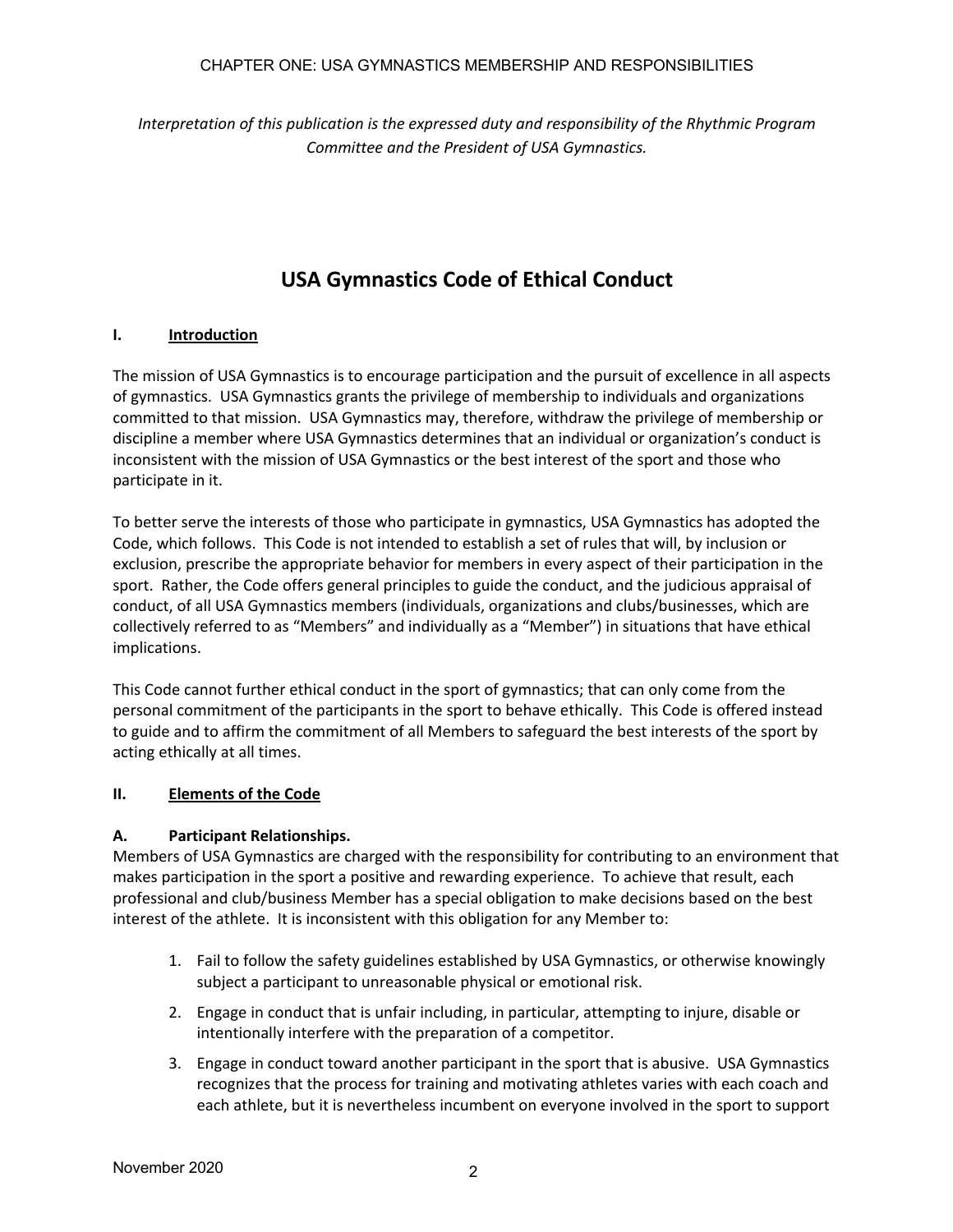the development and use of motivational and training methods that avoid conduct that is, or is likely to be perceived as being, abusive.

4. Attempt to intimidate, embarrass or improperly influence any individual responsible for judging or administering a competition.

#### **B. Non-Discrimination.**

Any USA Gymnastics activity or event should be open to any Member properly qualified under the rules of that activity or event. It is inconsistent with this obligation for any Member to:

- 1. Restrict the ability of a Member to qualify for or participate in competition because of the Member's association with a particular organization or individual or because of that Member's race, sex, creed, sexual orientation, age, national origin or mental or physical disability.
- 2. Discriminate in the provision of resources or opportunities to any Member or prospective Member on the basis of race, sex, creed, sexual orientation, age, national origin or mental or physical disability.

#### **C. Participation.**

Every Member participating in a USA Gymnastics activity or event has an obligation to participate to the best of his/her abilities. It is inconsistent with this obligation for any Member to:

- 1. Knowingly participate as a judge, coach, athlete or administrator in any activity or event where that judge, coach, athlete or administrator is inadequately prepared, unable to participate or fails to participate to the best of his or her ability.
- 2. Engage in behavior that is so disorderly or inappropriate as to interfere with the orderly conduct of the activity or other Members' participation in, or enjoyment of, the activity or event.

#### **D. Commitment to Integrity.**

A Member of USA Gymnastics has a responsibility to uphold the integrity of the sport of gymnastics and the rules and regulations that govern it, and to act honestly, openly, fairly and competently. It is inconsistent with this obligation for any Member to:

- 1. Knowingly misrepresent the policies or actions of USA Gymnastics or its authorized representatives.
- 2. Act on behalf of USA Gymnastics or a Member without appropriate authorization.
- 3. Alter, falsify, or omit any information, record or document to intentionally make a false or exaggerated claim or statement or to mislead.
- 4. Fail to resort in the first instance to the established procedures for challenging a competitive result, contesting a team selection decision, complaining about the conduct of another Member, or attempting to alter or reverse a policy adopted by USA Gymnastics.
- 5. Breach the duty to maintain appropriately established confidences of USA Gymnastics or any Member.
- 6. Knowingly make false certifications on membership or event sanction applications or otherwise regarding the involvement of any person permanently ineligible for USA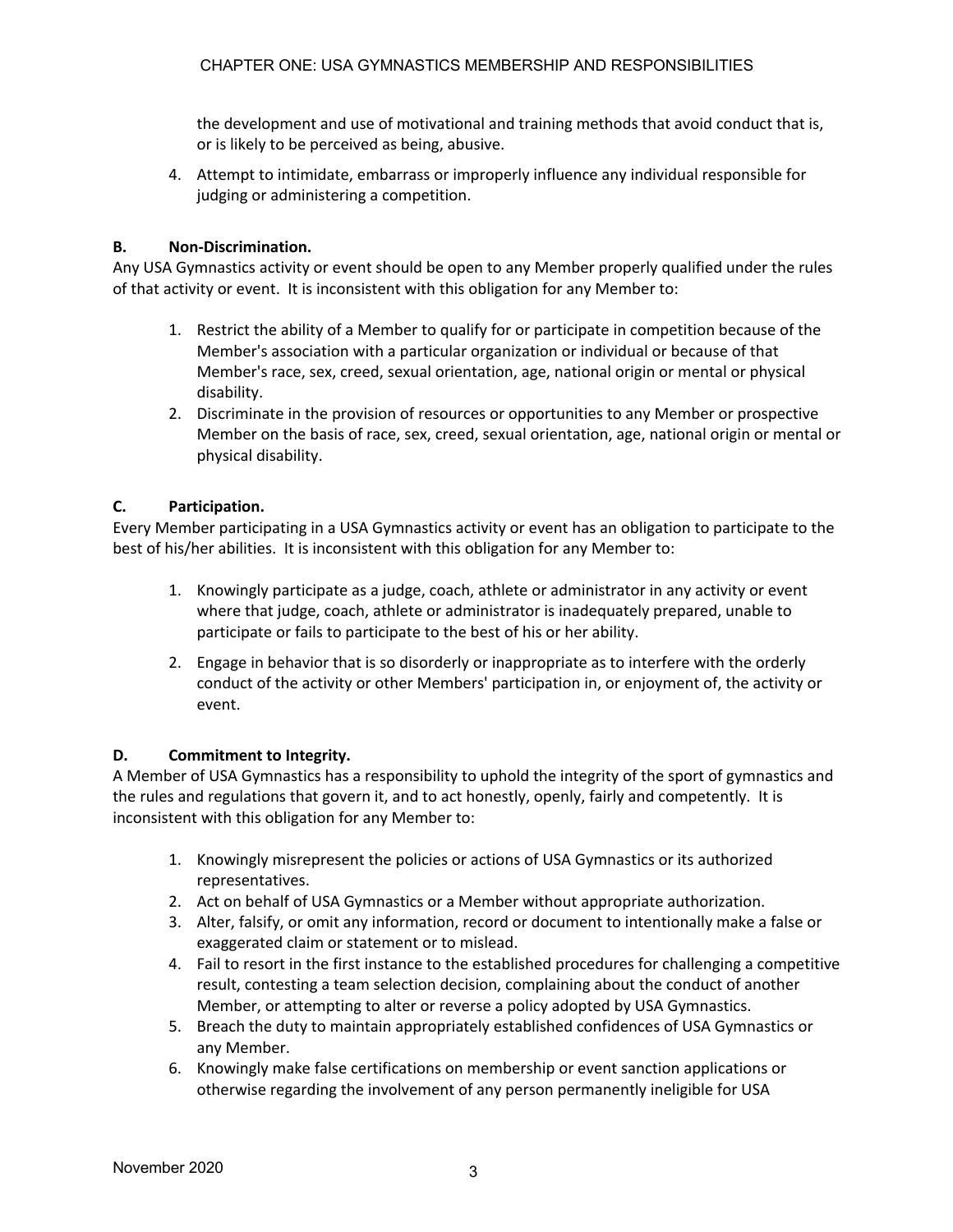Gymnastics membership, or any person who is listed on a federal or state sex-offender registry, with regard to club/business, event, or advertised activities.

- 7. Engage in business practices directed toward another Member that are determined by a court, or other similar adjudicatory body, to be unethical, illegal or a breach of contract.
- 8. Incur expenses in furtherance of USA Gymnastics' business that are unreasonable, unnecessary, or unsubstantiated.
- 9. Fail to avoid both actual and perceived conflicts of interest in the conduct of business.
- 10. Participate in the deliberation or decision-making process about any issue for which the Member has a direct financial interest, unless full disclosure of that interest and meaningful consent is obtained prior to participation.

#### **E. Communication.**

Members of USA Gymnastics have a duty to communicate honestly and openly with USA Gymnastics and Members. It is inconsistent with this obligation for any Member to:

- 1. Misrepresent competitive achievements, professional qualifications, education, experience, eligibility, criminal record or affiliations.
- 2. Knowingly disseminate false or misleading information about another Member.
- 3. Misrepresent actions taken or not taken in an effort to show compliance with USA Gymnastics' policies or procedures.
- 4. Withhold from athletes information or resources likely to enhance the athletes' enjoyment of the sport or reduce their risk of injury or illness.
- 5. Fail to consult with or inform fully the athlete or the athlete's parents about opportunities made available to the athlete involving competitions, commercial activities or recognition.
- 6. Misrepresent the nature or extent of an injury in order to decline an invitation to participate in or withdraw from a competition, training camp or other similar activity.
- 7. Misrepresent the nature or extent of an injury in order to participate in (or cause an athlete to participate in) a competition, training camp or other similar activity when such participation is inconsistent with the appropriate medical response to the injury.

This section applies to all forms of communication, including social media.

#### **F. Alcohol and Drug Abuse**.

Members of USA Gymnastics must ensure that the sport is conducted in an environment free of drug or alcohol abuse. It is inconsistent with this obligation for any Member to:

- 1. Use or provide to a third party any drug proscribed by applicable federal, state or municipal law.
- 2. Assist or condone any competing athlete's use of a drug banned by the International Olympic Committee, United States Olympic Committee, Federation Internationale de Gymnastique, World Anti-Doping Agency, United States Anti-Doping Agency, USA Gymnastics, or National Collegiate Athletic Association, or, in the case of athletes, to use such drugs or refuse to submit to properly conducted drug tests administered by any of those organizations.
- 3. Provide alcohol to, or condone the use of alcohol by, minors; abuse alcohol in the presence of athletes or at USA Gymnastics' activities; or consume alcoholic beverages while a minor.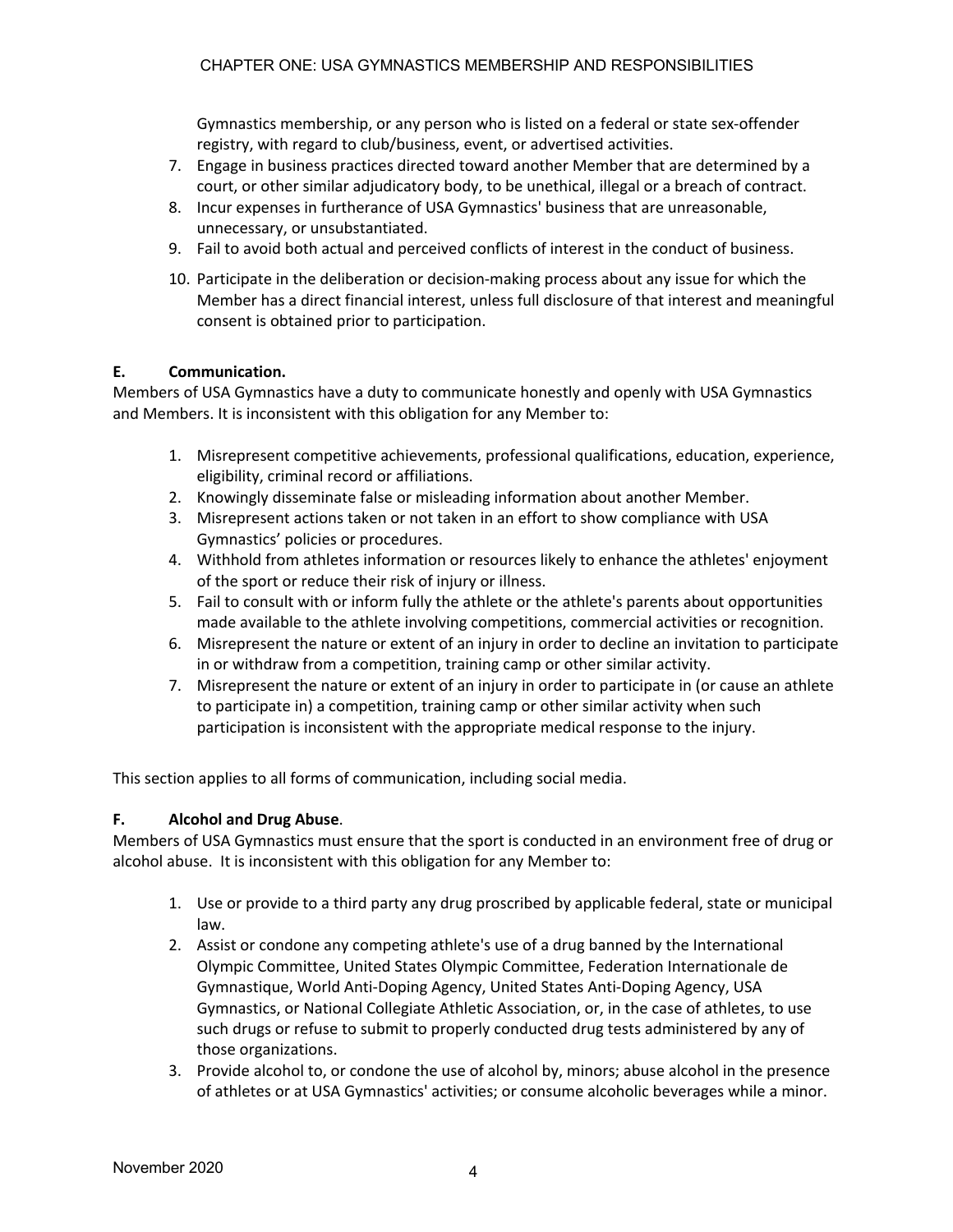### **G. Criminal Conduct.**

Members of USA Gymnastics are expected to comply with all applicable criminal codes. This obligation is violated by any Member who:

- 1. Has been listed on any State or Federal sexual offender list or registry.
- 2. Has been declared a sex offender in any applicable State or Federal jurisdiction.
- 3. Has been convicted of or has entered a plea of guilty or no contest to a criminal charge or indictment directly or indirectly involving or relating to sexual misconduct, child abuse, or conduct that is a violation of a law or regulation specifically designed to protect minors.

Depending on the nature of the crime, this obligation may be violated by any Member who has been convicted of or has entered a plea of guilty or no contest to any felony charge or indictment involving conduct other than that specifically described above.

#### **H. Sexual Misconduct.**

Members of USA Gymnastics are expected to promote a safe environment for participants, coaches, officials, volunteers and staff in all gymnastics disciplines, which includes an environment free from sexual misconduct. It is inconsistent with this obligation for any Member to:

- 1. Solicit or engage in sexual relations with any minor.
- 2. Engage in any behavior that utilizes the influence of a professional Member's position as coach, judge, official or administrator to encourage sexual relations with an athlete or participant.
- 3. Engage in sexual harassment by making unwelcome advances, requests for sexual favors or other verbal or physical conduct of a sexual nature where such conduct creates an intimidating, hostile or offensive environment.

# **I. Sexual Relationships.**

Professional Members of USA Gymnastics must protect the integrity of the sport and the interests of the athletes they serve by avoiding sexual relationships with athletes except where the capacity and quality of the athlete's consent to enter that relationship is beyond question.

#### **III. Enforcement of Code**

Compliance with this Code depends primarily upon understanding and voluntary compliance, secondarily upon reinforcement by peers, and, when necessary, upon enforcement through disciplinary action.

Any Member ('Complainant') who believes that another Member of USA Gymnastics has failed to meet such Member's obligations under this Code is, under all but the most egregious circumstances, encouraged to first address that concern directly to that Member. If that action does not result in a satisfactory resolution, the Complainant may file a written complaint with the President, program director or other appropriate staff member of USA Gymnastics. That complaint must be signed and state specifically the nature of the alleged misconduct.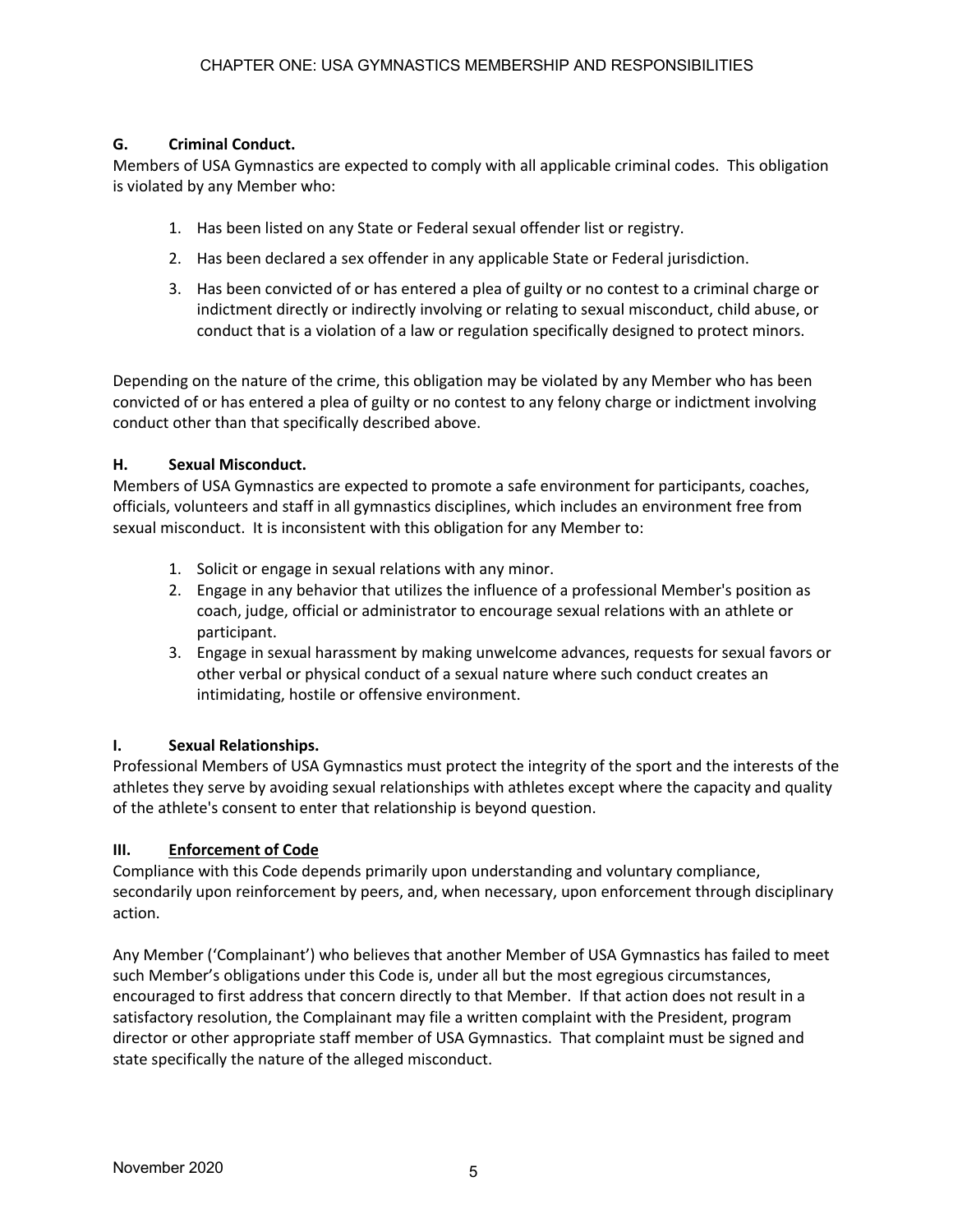Upon review and consideration of the complaint, which may include written notice to both parties and an opportunity for response, and, where appropriate, additional discussions with the parties; the President or his/her designee may:

- 1. Determine that the complaint does not merit further action, or
- 2. Refer the complaint, as appropriate, to the state or regional chairs/committees or affiliated organization.

If the complaint has not been disposed of as specified in 1 or 2 above, then, after providing written notice to both parties and an opportunity for response, and, where appropriate, additional discussions with the parties, the President or his/her designee may:

- 1. Counsel the Member who is the subject of the complaint and record both the complaint and the nature of the counseling in the Member's permanent record, or
- 2. Impose an appropriate sanction or an appropriate relief, or
- 3. Process the complaint under Article 9 and/or 10 of USA Gymnastics' Bylaws.

# **Section 2: USA Gymnastics Membership and Responsibilities**

100% of the athletes, coaches and judges participating in a USA Gymnastics Sanctioned Event must be pre-registered Athlete, Introductory Athlete, Professional or Jr. Professional members of USA Gymnastics. Any athlete, coach or judge who is unable to be verified, as a current USA Gymnastics member will be ineligible to participate in USA Gymnastics sanctioned event. In addition, any and all athletes who wish to compete in a USA Gymnastics sanctioned event must be affiliated with current USA Gymnastics Member Club.

# **Athlete Membership**

**Only Member Clubs may apply for membership with USA Gymnastics on behalf of an athlete.** Athletes who wish to participate in USA Gymnastics sanctioned events MUST be affiliated with a current Member Club.

- A. Athlete membership is effective once a USA Gymnastics athlete member number has been assigned to the competitive athlete.
- B. Introductory athlete membership is available for a fee of \$25 for Levels 1, 2 or 3 and/or any of the Rhythmic Express divisions. Introductory athlete membership may be upgraded to full Athlete member (Level 4 and above) within the same competitive year by completing a regular Athlete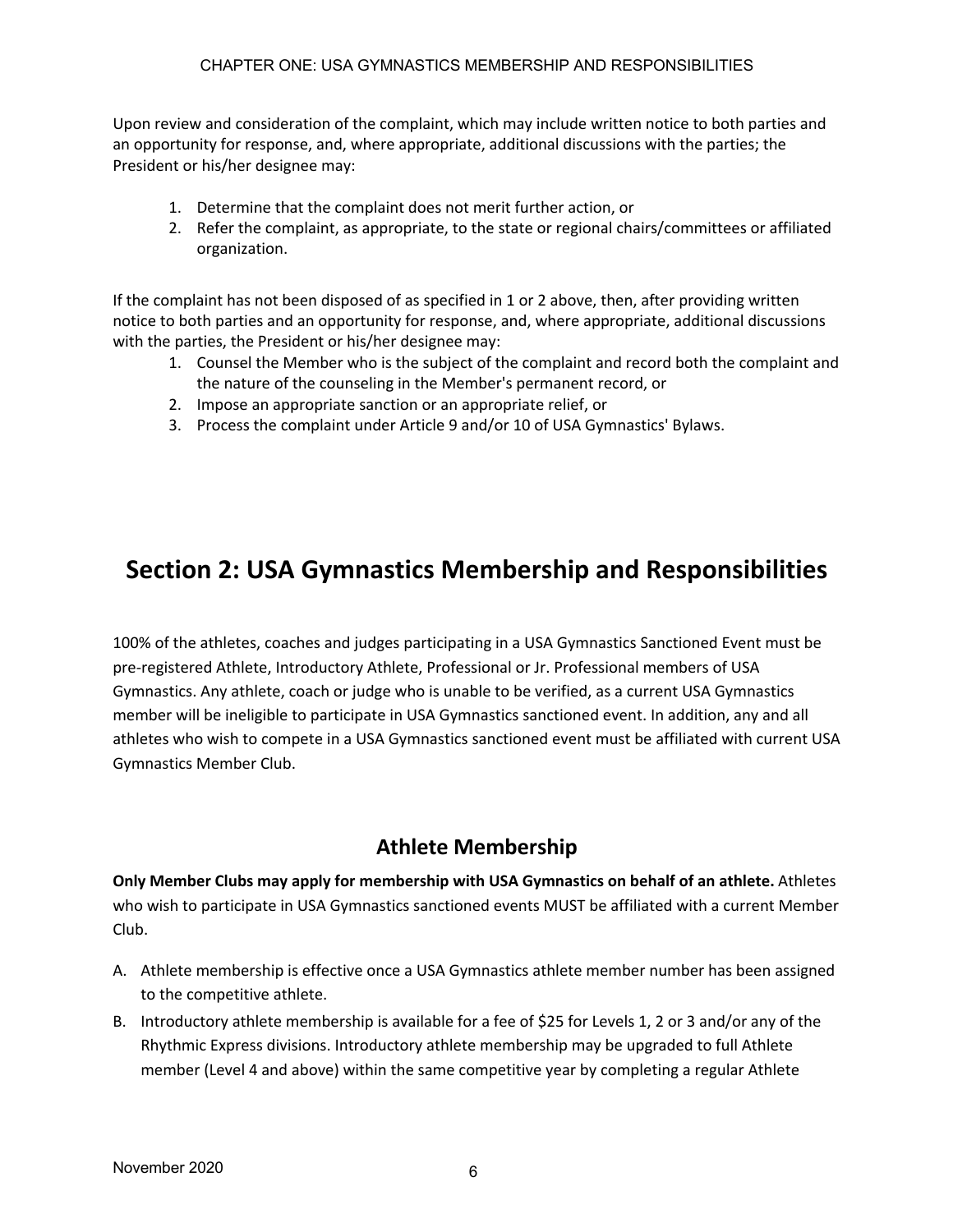Member registration form and paying the additional \$32.00. Upgrades are processed by mail or fax only.

- C. Athlete member numbers are assigned only after:
	- 1. Payment of \$57 is received.
	- 2. The athlete membership application form is received fully completed with all required information and signatures.
		- a. Please note, the club is required to keep a copy of the fully completed athlete membership application, regardless of registration method.
- D. Member benefits are paid out upon receipt of application; therefore, memberships are **nonrefundable** and nontransferable.
- E. The athlete membership is valid for one competitive year, from August 1 through the following July 31.
	- 1. Members joining at any time during the year will receive benefits for the remainder of the competitive year.
	- 2. All athlete memberships are automatically null and void each July 31.
- F. Membership forms are available online at usagym.org/forms. For more information regarding Athlete Membership terms, conditions and registration, please contact Member Services at 800- 345-4719 or via email at membership@usagym.org.
- G. In order for an athlete to compete she must be affiliated with a member club of USA Gymnastics.

# **I. Athlete Members Rights and Obligations**

#### **All gymnasts have the right to:**

- A. Compete in the meet if she has met all the requirements for eligibility (entry, score, and age requirements) and is properly entered.
- B. Use any of the facilities provided by the meet organizing committee.
- C. Use the services of any person connected officially with the meet (i.e. physician, trainer, music manager, etc.).
- D. In the case of a tie, expect her award to be mailed to her club address, free of charge, not later than one (1) month after the completion of the meet, if the award is not available at the meet.
- E. Expect courteous and respectful treatment from all participants and meet personnel.
- F. Expect that the competition site will provide a safe and adequate environment, allowing her to perform to the best of her ability.

#### **The gymnast is obligated to:**

A. Obtain an Athlete or Introductory Athlete Member number (Levels 1-3 or Rhythmic Express) from USA Gymnastics Member Services and be prepared to show her membership card at any USA Gymnastics-sanctioned event in which she participates.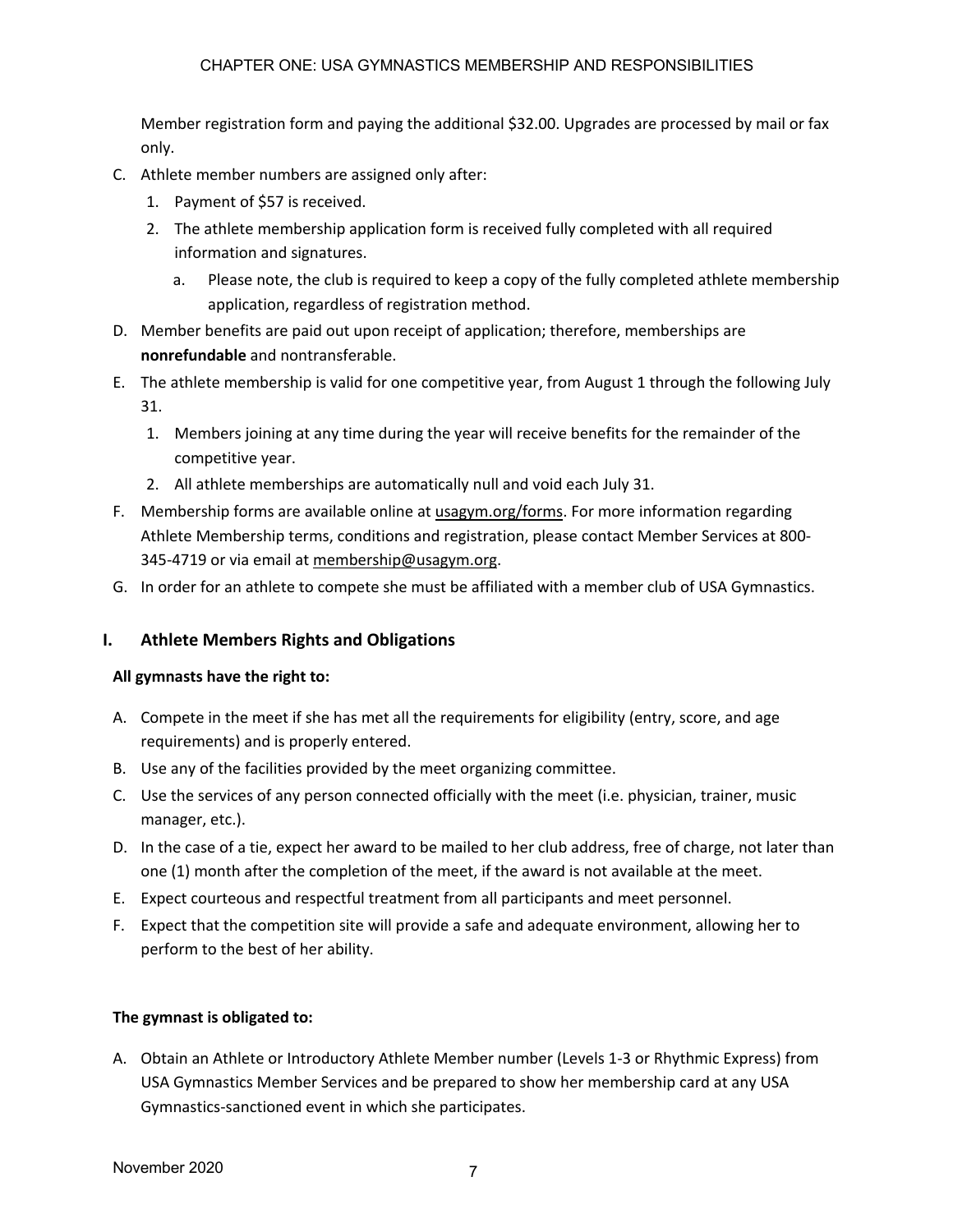#### CHAPTER ONE: USA GYMNASTICS MEMBERSHIP AND RESPONSIBILITIES

- B. Be affiliated with a USA Gymnastics Member Club
- C. Follow the USA Gymnastics Code of Ethical Conduct
- D. Be competent at the level for which she is competing to perform safely
- E. Be familiar with the rules of the meet and schedule of the meet events and rotations.
- F. Be present at the site of the meet for sufficient warm-up.
- G. Remain in the area of competition designated for gymnasts, as competitors or as observers.
	- 1. Athletes should be in this area only during their training and competition times.
- H. Obey warm-up regulations, rotation schedules and conform to the regulations of the meet.
- I. Present herself in the proper attire.
	- 1. Gymnasts must change clothes in the designated changing area or restroom. They may not appear in underwear on the competition floor or warm-up area before, during or after the competition.
- J. Be well groomed in her appearance:
	- 1. Clean attire.
	- 2. Hair secured away from the face so as to not obscure her vision of the apparatus.
	- 3. No jewelry, with the exception of one pair of stud earrings (one in each ear). All other piercing should be REMOVED, not just covered with tape or Band-Aids.
- K. Accept the received score without criticism or comment.
- L. Eat or drink outside of the competition area (exception: water bottles should be allowed, or a water fountain should be accessible in order for athletes to stay hydrated.)
- M. Be courteous, respectful and polite to all meet officials, coaches, hostesses, competitors and associated persons.
	- 1. The use of cell phones (talking, texting, etc.) or any type of wireless communication device is prohibited while on the field of play (competition area).
- N. Exhibit self-control and calmness in the case of a fall or injury.

Be aware that infringement of obligations could lead to deduction and/or expulsion by the Meet Director or Meet Referee.

#### **II. Athlete Residency/Club's State Championships Determination**

- A. The physical location of the gymnast's training facility determines the residency of the gymnast.
- B. If the gymnast resides in one state and her training facility is located in another neighboring state, the following regulations exist:
	- 1. A gymnast may compete in the State Championships based upon:
		- a. The state in which her training facility is physically located, OR
		- b. The state in which she actually resides.
	- 2. The gymnast may NOT compete in both State Championships.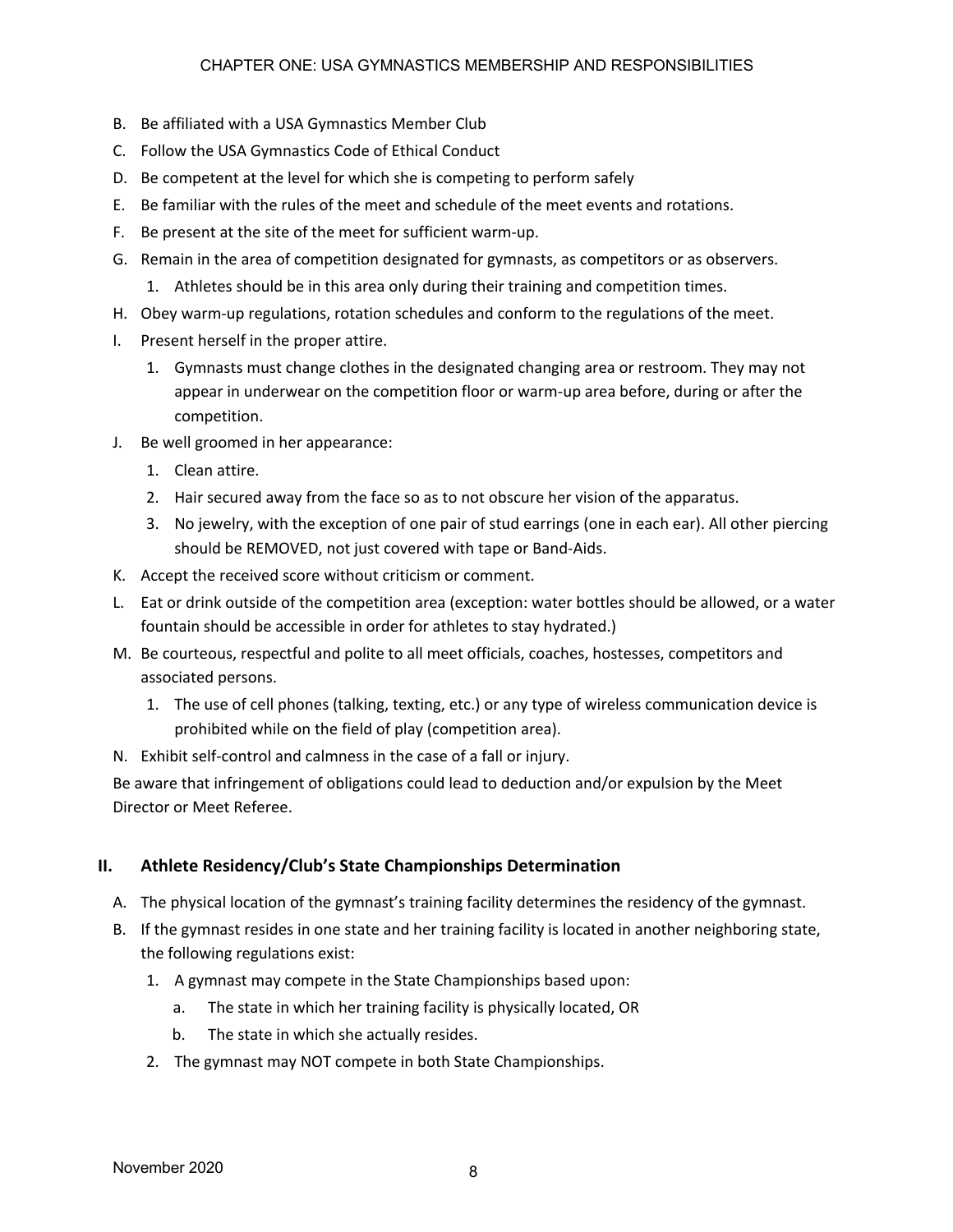- 3. The gymnast must compete in the proper Regional meet, based upon the State Meet in which she competed.
- C. A club MUST compete in the State Championship(s) of the state in which the training facility is physically located.
	- 1. Clubs that have gyms in different locations (under the same ownership) have the option of competing under one club name or as separate clubs. The decision must be made at the beginning of the competitive year and communicated to the State and/or Regional Administrative Committee Chairman, if appropriate.
	- 2. If two different clubs (different names/owners) are coached by the same person, the Regional Administrative Committee may decide if the clubs may compete as one combined team in USA Gymnastics qualifying meets and State Championships.

# **Professional Memberships and Responsibilities**

- A. Membership forms are available online at usagym.org/forms. For more information regarding Professional Membership terms, conditions and registration, please contact Member Services at 800-345-4719 or via email at membership@usagym.org.
- B. Member benefits are paid out upon receipt of application; therefore, memberships are **nonrefundable** and nontransferable.
- C. Membership is valid for one competitive year, from August 1 through the following July 31.
	- 1. Members joining at any time during the year will receive benefits for the remainder of the competitive year.
	- 2. Memberships are automatically null and void each July 31.
- D. Information about the various certifications, programs, and accreditations for professional members is offered in the USA Gymnastics University is available online at: usagymnasticsuniversity.org.
- E. Professional Members coaching at sanctioned events must have a minimum certification level of Instructor Certified in USA Gymnastics University. Instructor Certification can be achieved by completing the U100 Fundamentals of Gymnastics Instruction course.

# **I. Professional Membership**

- A. Professional Membership is open to any coach, judge or gymnastics professional who is a minimum of 18 years of age. Completion of USA Gymnastics Safety/Risk Management Certification and NCSI Criminal Background Check are requirements for Professional Membership.
	- 1. Professional members that wish to coach on the floor of sanctioned competitions must also have the U100: Fundamentals of Gymnastics Instruction "Instructor Certification".
- B. The annual fee for Professional Membership in one discipline is \$89.00.
- C. USA Gymnastics Professional Members must hold a Professional Membership for each and every discipline in which he or she is participating.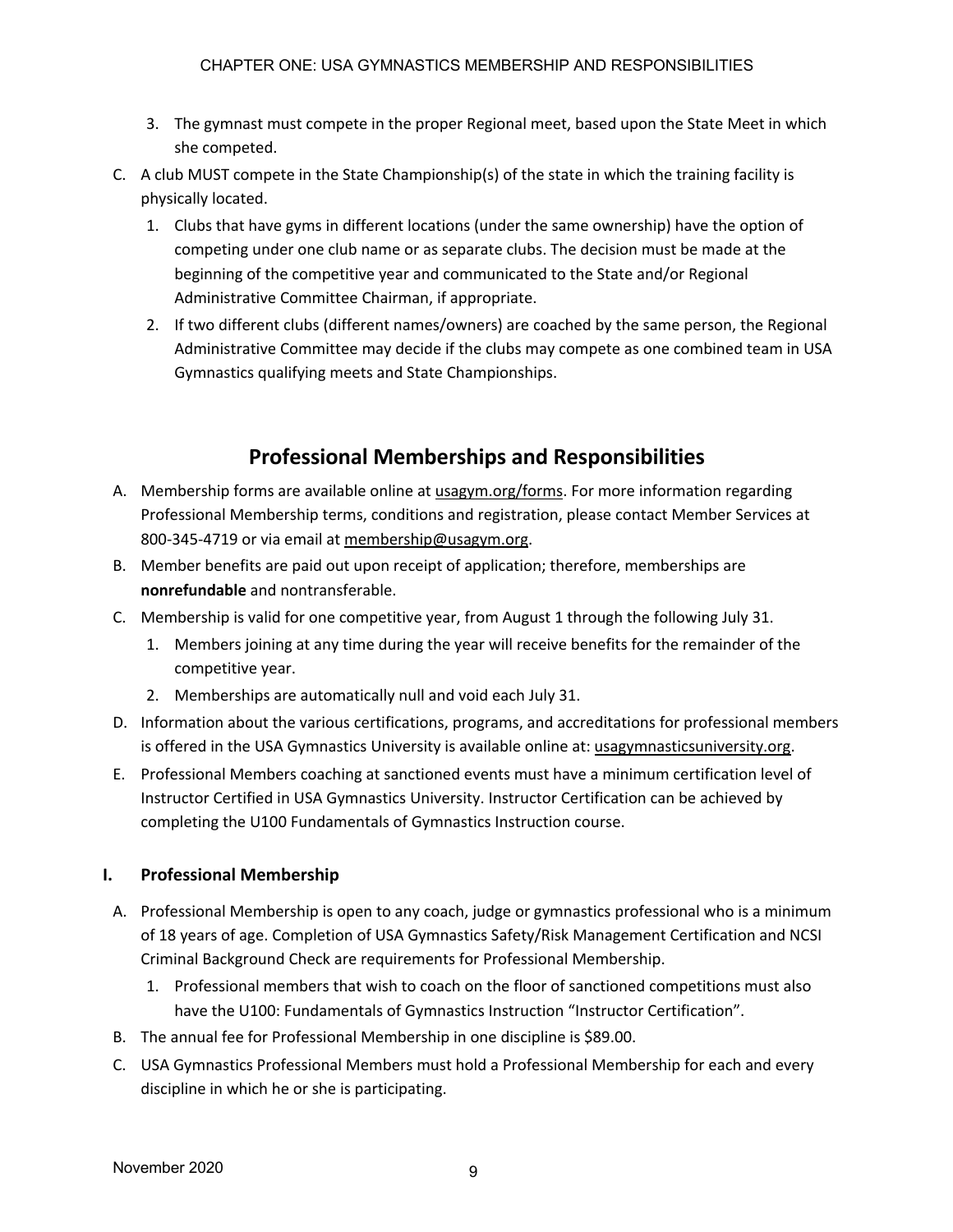1. An additional \$15 per discipline will be applied.

## **II. Junior Professional Membership**

- A. Junior Professional Membership is available only for coaches or judges who are 16-17 years of age and are coaching/judging USA Gymnastics-sanctioned events.
	- 1. Safety/Risk Management Certification is also a requirement for Junior Professional Membership.
	- 2. A Professional Member must accompany Jr. Professional Members in order to be on the field of play (competition area) as a coach.
		- a. Jr. Professional members who wish to coach on the floor of sanctioned competitions must also have the U100: Fundamentals of Gymnastics Instruction "Instructor Certification".
- B. The annual Jr. Professional Membership fee is \$89.00.
- C. Once the individual turns 18 years of age, he/she may apply for a Professional Membership.
	- 1. Please note: Jr. Professional Members are no longer required to upgrade their membership to Professional membership upon the date of their 18th birthday, if the current Jr. Professional membership has not yet expired. They will be required to renew as a Professional Member once the Jr. Professional membership has expired; however, as long as they have a Jr. Professional Membership, they are required to be accompanied by a Professional Member.

## **III. Professional Member Behavior Policy**

- A. Any falsification of official documentation (scores, athlete date of birth, athlete member number, etc.) will result in the removal of the athlete from competition and may result in disciplinary action against the responsible Professional member.
- B. At USA Gymnastics Sanctioned Events, unacceptable coach behavior is defined as:
	- 1. Verbal, emotional, sexual, or physical abuse of a gymnast.
	- 2. Abuse of alcohol or drugs. (Refer to meet director responsibilities for actions)
	- 3. Inappropriate remarks or comments, harassment, and/or gestures directed toward any official or meet personnel during the competition. No coach has the right to demand a last minute change in the course of the meet or to jeopardize the athlete/competition in any way, unless there has been a violation of the *Rules and Policies*.
	- 4. Contact with other persons outside of the competitive floor area during the actual warm-up and course of competition. (Exceptions: USA Gymnastics or club doctor, trainer, other credentialed personnel)
	- 5. Derogatory remarks to the press in regards to USA Gymnastics, its designated representatives, meet officials or personnel.
	- 6. Violating any of the coaches' or judges' specific responsibilities as listed later in this chapter.
- C. Unless otherwise specified, such above described behavior will be penalized as follows: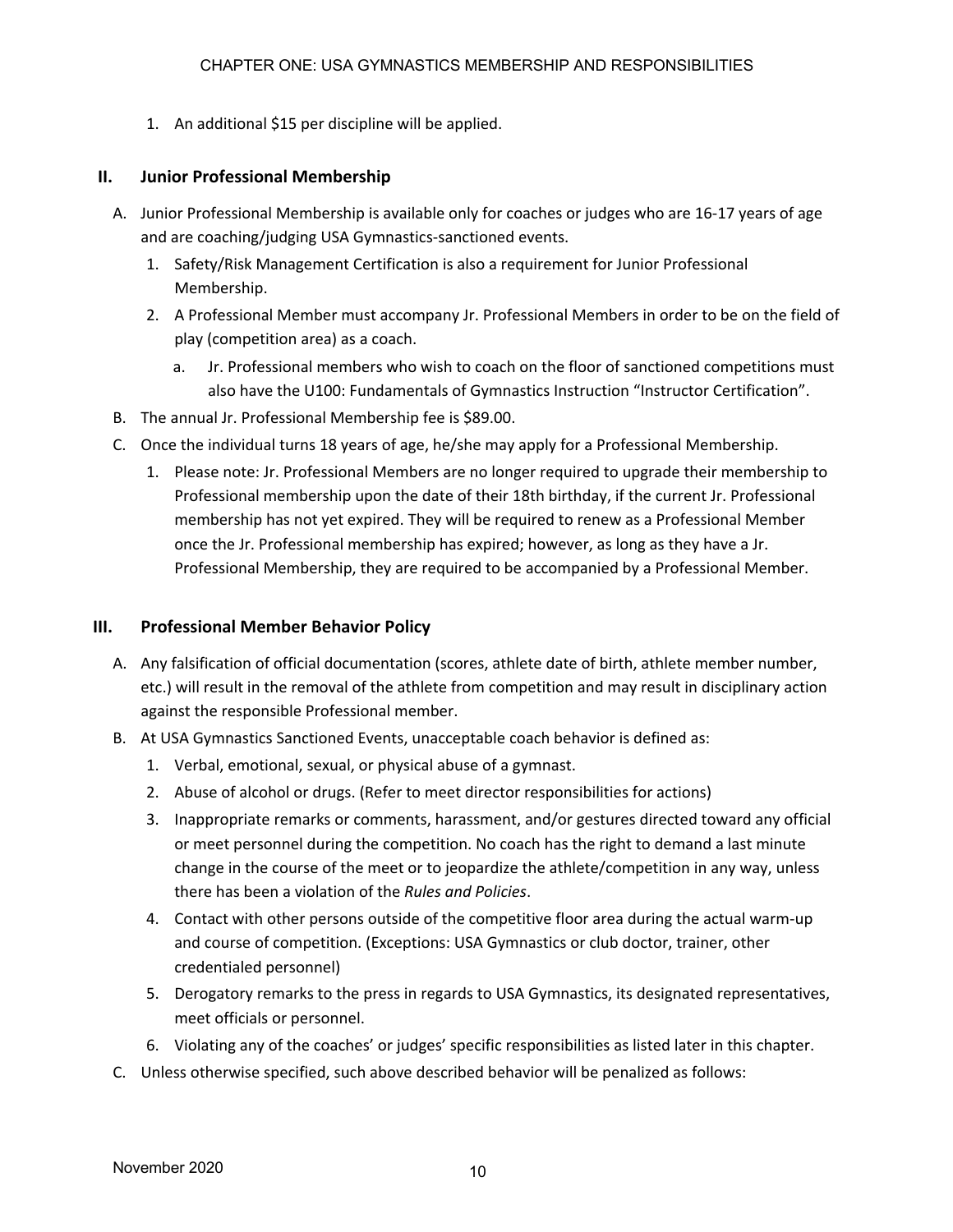- 1. **First Offense:** Verbal warning will be issued by the Meet Referee/Technical Director and/or designated representative of USA Gymnastics. The warning must be documented and recorded by the Meet Referee or USA Gymnastics representative on the sanction report form.
- 2. **Second Offense:** Withdrawal of floor credential, necessitating ejection from the competitive floor area (or possibly the entire competitive arena).

# **IV. Coaches' Specific Responsibilities**

### **All Coaches are obligated to:**

- A. Maintain a USA Gymnastics Professional or Jr. Professional (if 16-17 years old) membership. Safety Certification is a pre-requisite for Professional and Jr. Professional memberships. U100: Fundamentals of Gymnastics "Instructor Certification" is also required for anyone that intends to coach at a sanctioned competition. A Criminal Background Check is required of all Professional members. Jr. Professional members are exempt from the Criminal Background Check.
	- 1. At sign-in at all USA Gymnastics-sanctioned events, all Professional and Jr. Professional members must be prepared to produce their current Membership card listing valid dates for membership, Safety Certification, U100 Certification and Criminal Background check certification or an event-specific credential (indicating that the Meet Director checked their memberships and pre-requisites prior to the competition). Members must also be prepared to show proof of valid membership in the field of play (competition area) if so requested.
	- 2. If upon renewing a membership, the member is unable to print a new Membership Card, a receipt to confirm that their membership and pre-requisites are up-to-date may be printed in lieu of the card. A temporary certificate for successfully completing the Safety/Risk Management certification and/or U100 Certification may also be printed as proof of compliance.
- B. Follow the USA Gymnastics Code of Ethical Conduct.
- C. Function ONLY as a coach during a competition. They may not serve in a dual capacity (i.e. Coach/Judge, Coach/Announcer, etc.).
- D. Be professional
	- 1. Display good sportsmanship.
	- 2. Dress in attire reflecting the best image of gymnastics.
	- 3. At State meets and above, the coaches' dress code is as follows:
		- a. Athletic shoes with rubberized soles. Athletic warm-up pants or "Docker-syle" pants (No jeans).
		- b. Athletic or tailored shorts that are of a reasonable length. No holes, tears or short shorts.
		- c. Collared shirts, business casual shirts or T-shirts with gym logo. (No spaghetti straps, lowcut tops or midriff revealing shirts).
		- d. No hats or visors.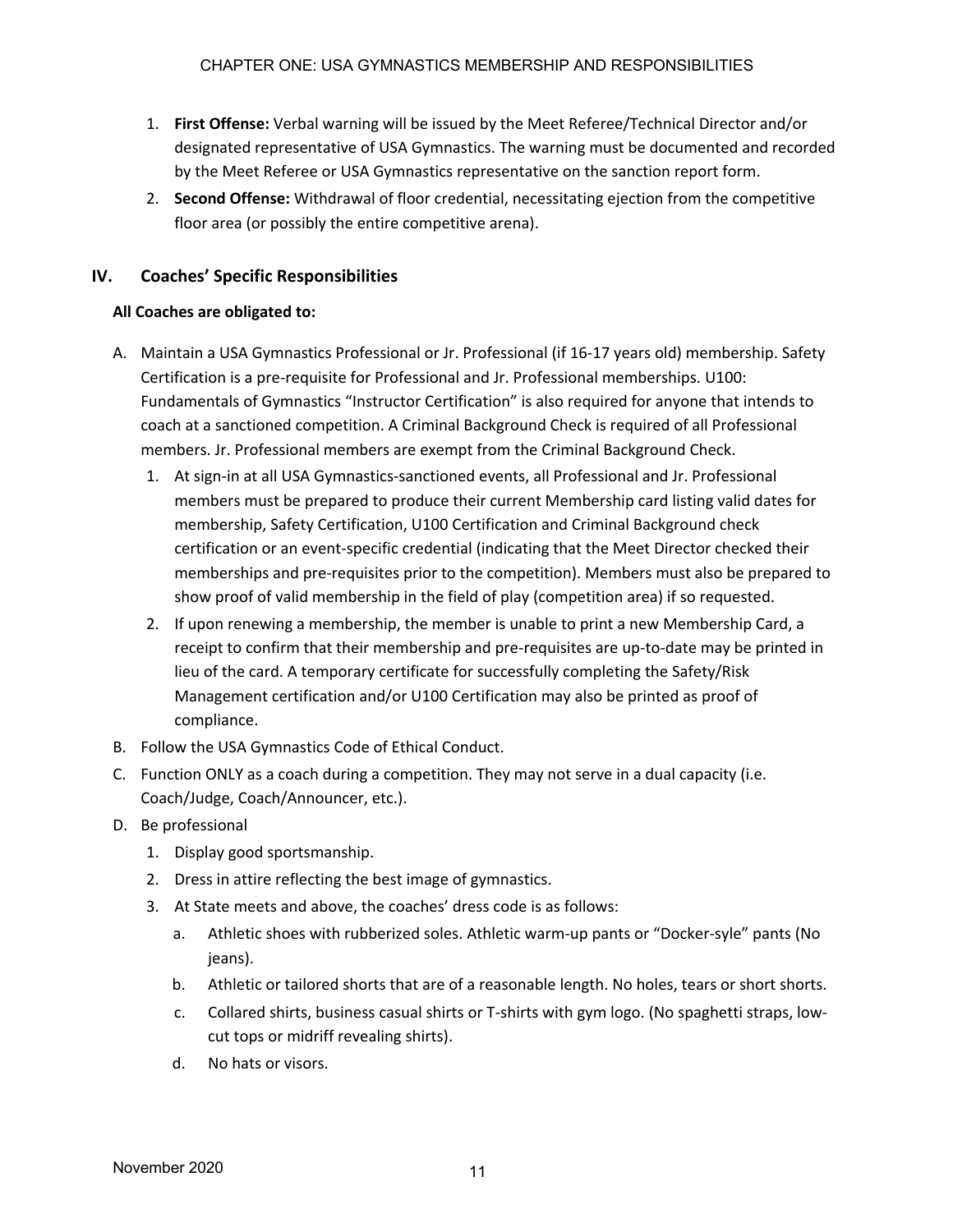- 4. Be mentally and physically prepared and rested in order to provide the safest environment for the gymnast.
- 5. The use of cell phones (talking, texting, etc.) or any type of wireless communication device is prohibited while on the field of play (competition area). Coaches are permitted to record their OWN gymnasts' exercise for personal use but should not in any way interfere with the competition.
	- a. Please Note: For all USA Gymnastics Premier Events (including, but not limited to the USA Gymnastics Championships), recording of routines with cell phones, video cameras, or other devices on the field of play is considered disruptive and prohibited in all circumstances.
- 6. At a USA Gymnastics sanctioned event, no e-cigarettes are allowed on the field of play
- E. Attend all coaches' meetings and be familiar with the meet set-up and organization.
- F. Be present at all warm-up and competition sessions. Be prepared with additional copies of music (CD) in case of problems.
- G. Be respectful of and responsible for his/her athletes at all times during the travel to and from the competition, at the training prior to competition, during the off hours, and during the competition itself.
	- 1. A Professional Member (or Junior Professional member under the supervision of a Professional Member) must accompany each gymnast to the competition floor. In the case that the coach cannot accompany her athlete to the competition floor, she is responsible to arrange for another Professional Member to fulfill this role.
- H. Follow all guidelines for the competition as stated in the USA Gymnastics *Rules and Policies*, including entry regulations.
- I. Continually update coaching knowledge and experience on a planned regular basis, by means of study, review of films, attending workshops, and participating in clinics, etc.
- J. Treat all competitions the same, regardless of the skill level.
- K. Set an example for the athletes by displaying a positive attitude and exemplary conduct.
- L. Show respect for all gymnasts, coaches, judges, and meet personnel.
- M. Coach gymnasts from their own team only, unless another coach asks for assistance or a gymnast has no coach available. It is inappropriate to conduct a coaching clinic during the competition.
- N. Direct any inquiries regarding apparatus, judging or meet schedules through the Meet Referee, Meet Director, or USA Gymnastics representative.
	- 1. Refrain from approaching a judge directly.
	- 2. Instruct their gymnasts and parents to discuss any concerns they may have with the coach.
- O. Inform the gymnasts and gymnasts' parents of all competitive requirements, as well as their rights and obligations.
- P. Obtain an Accident Report Form signed by the Meet Director and/or medical personnel in the case of any injury to a gymnast for whom they are responsible. Accident Report forms will be included in the Sanction packet sent to the Meet Director, who will duplicate and provide copies for the medical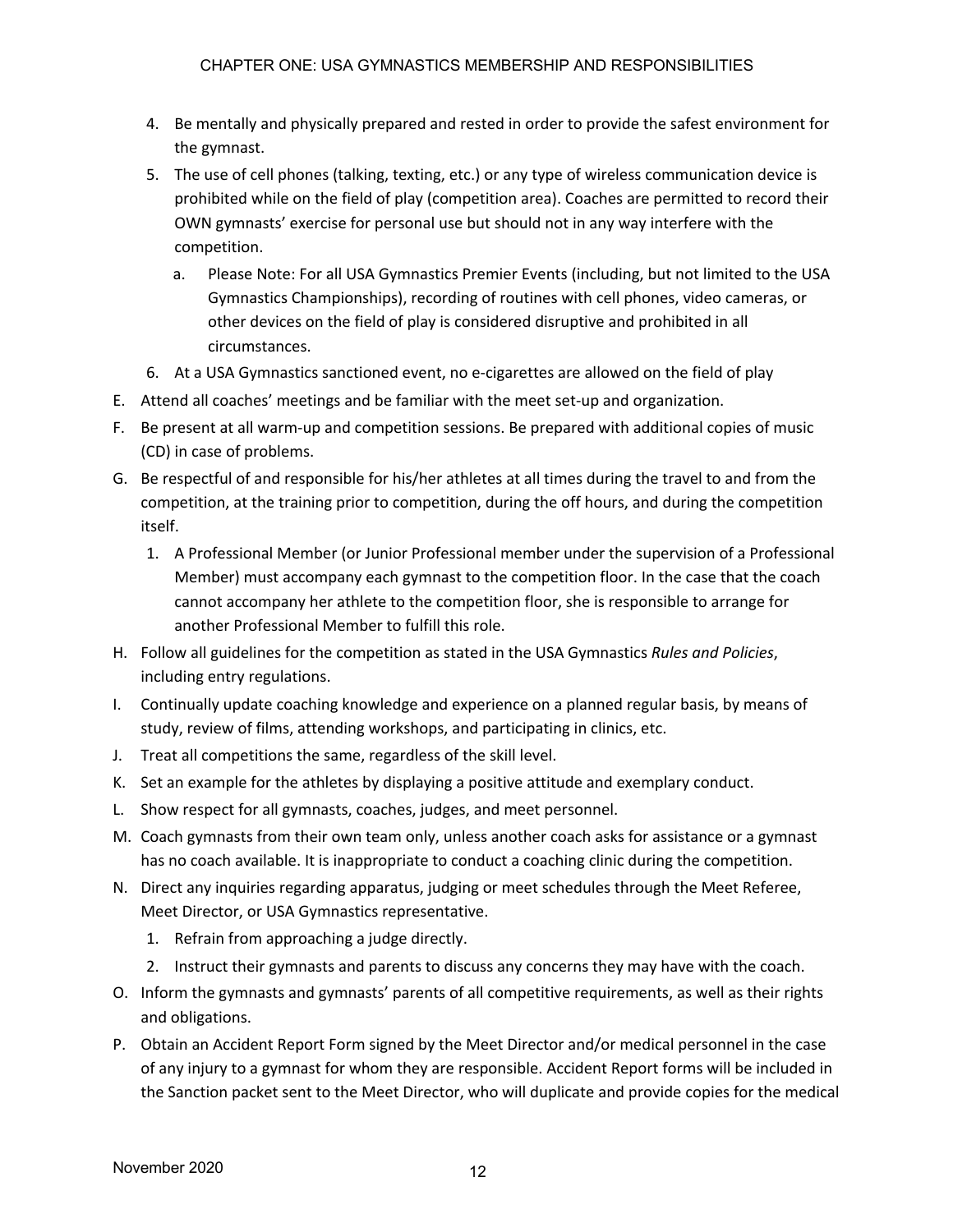personnel. The coach or parent of the injured athlete must be sure to secure this form, completed by the medical personnel and signed by the Meet Director, prior to leaving the competition.

- Q. Show respect for the United States flag and the National Anthem. Remember that we teach young people by example.
- R. At a USA Gymnastics sanctioned event, if any Professional Member of USA Gymnastics witnesses action by a coach and believes that the safety of an athlete is in question (for example: risk of catastrophic injury, concussion, etc.), that Professional Member should report the matter to the Meet director.
	- 1. The Jury of Appeals will then promptly review and resolve any issue related to the matter by the following process:
		- a. Discussion
		- b. Decision by a majority vote
	- 2. A decision by the Jury of Appeals may include a warning to the coach for improper behavior or such other action as the Jury of Appeals determines to be warranted, and may include action to ensure the safety of the athlete. A decision of the Jury of Appeals is final and binding, and is not subject to appeal.
	- 3. The Jury of Appeals is comprised of the following individuals:
		- a. Meet director (unless affiliated with the inquiry, for example, if a question relates to his/her gymnast)
		- b. Meet Referee (President of the Jury)
		- c. If available, one USA Gymnastics representative (Elected State or higher Committee member, or Regional or National Officer)
	- 4. However, the Jury of Appeals for Regional and higher-level competitions is comprised of the following individuals:
		- a. Meet Director (unless affiliated with the inquiry)
		- b. Meet Referee (President of the Jury)
		- c. USA Gymnastics elected Administrative Officers

# **V. Judges' Specific Responsibilities (see also Chapter 4: Officials)**

#### **All Judges are obligated to:**

- A. Maintain a USA Gymnastics Professional (or Jr. Professional if 16-17 years old) Membership. A Criminal Background Check and Safety Certification are pre-requisites of Professional Membership; Jr. Professional members are exempt from the Criminal Background check.
	- 1. At sign-in at all USA Gymnastics-sanctioned events, all Professional and Jr. Professional members must be prepared to produce their current Membership card listing valid dates for membership, Safety Certification and the Criminal Background check or an event-specific credential (indicating that the Meet Director checked their memberships and pre-requisites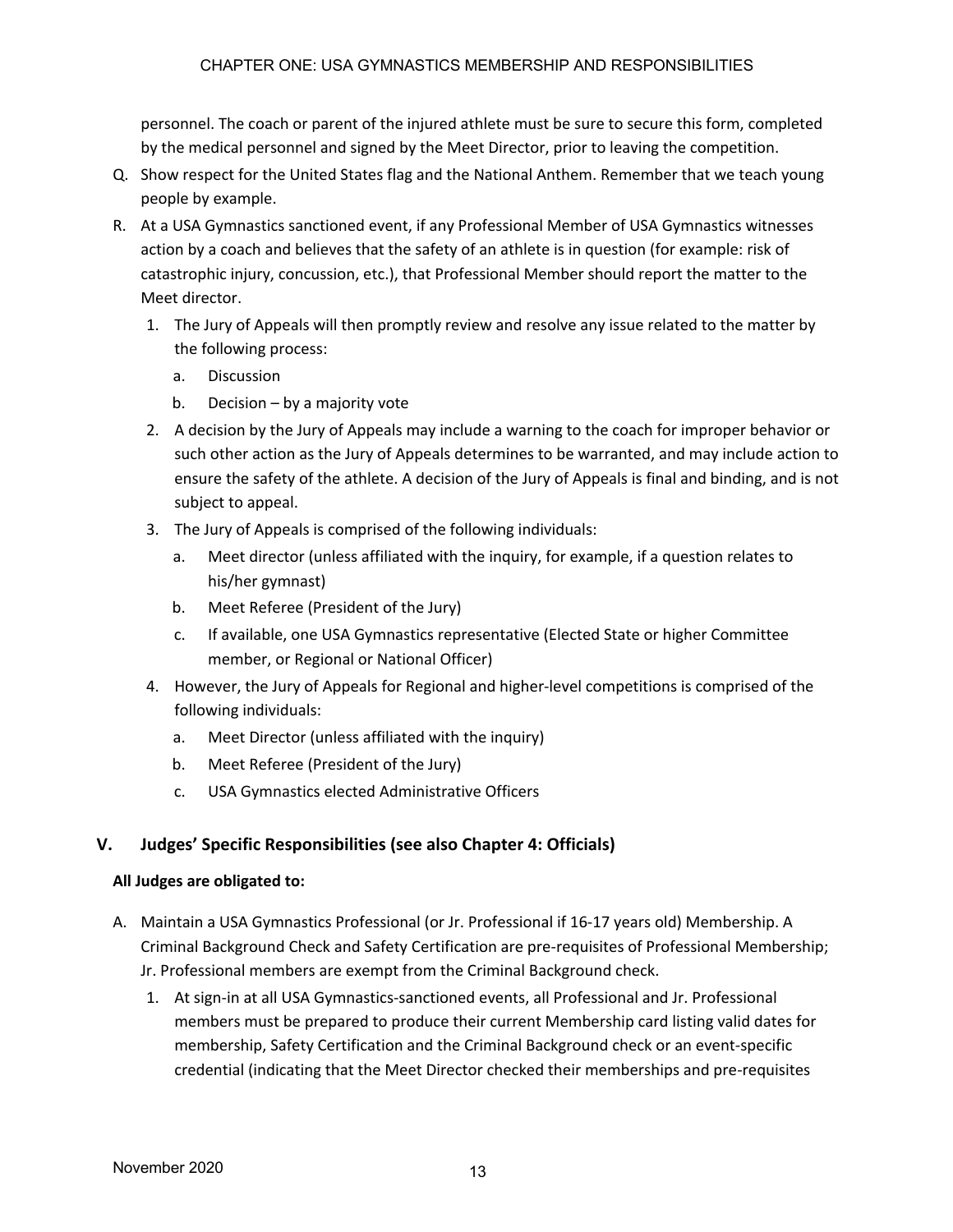prior to the competition). Members must also be prepared to show proof of valid membership in the field of play (competition area) if so requested.

- 2. If upon renewing a membership, the member is unable to print a new Membership Card, a receipt to confirm that their membership and pre-requisites are up-to-date may be printed in lieu of the card. A temporary certificate for successfully completing the Safety/Risk Management certification may also be printed as proof of compliance.
- B. Maintain USA Gymnastics Judges' Accreditation ratings for the appropriate level of competition
- C. Follow the USA Gymnastics Code of Ethics.
- D. Be professional.
	- 1. Dress appropriately, regardless of the level of competition, in the required uniform (Navy or black skirt/pants and jacket, white blouse/shirt). (Exception: theme invitationals)
	- 2. Be mentally and physically prepared and rested in order to evaluate all gymnasts as accurately as possible.
	- 3. Be quick, cooperative and efficient in resolving differences during a conference.
	- 4. Remain at their event station until the entire competition is completed.
	- 5. The use of cell phones (talking, texting, etc.) or any type of wireless communication device is prohibited while on the field of play (competition area). Judges may use electronic tablets for gymnastics purposes only on the Field of Play
- E. Serve only in the capacity of an official during warm-ups and competition. They may not act in a dual capacity.
- F. Be familiar with the meet setup and organization. No judge has the right to demand a last minute change in the course of the meet or to jeopardize the athlete/competition in any way unless there has been a violation of the *Rules and Policies*.
- G. Fulfill all assignments according to the contractual agreement. Only dire circumstances should prohibit a judge from fulfilling an assignment. If a judge must cancel an assignment, she/he must notify the appropriate officials at the earliest possible moment.
- H. Refrain from conversation with other judges and coaches during the competition. In addition, the judges' responsibility does not involve the conduct of the gymnast(s) during warm-up or training. Any conversation or comments with the athlete should be made only if requested by the coach or athlete.
- I. Show respect for all gymnasts, coaches, judges, meet personnel and volunteers.
- J. Be confidential about meet matters, their own scores or other judges' scores or opinions.
- K. Update judging knowledge and experience on a planned, regular basis, which includes studying, practice judging with videos or live athletes, attending courses, and judging as much as possible.
- L. Treat all competitions the same, regardless of skill level.
- M. Avoid judging a meet in which any personal bias (positive or negative) towards any competing team and/or individual athlete would affect their ability to judge objectively.
- N. Set a good example for the athletes by displaying a positive attitude and exemplary conduct.
- O. Show respect for the United States flag and the National Anthem. Remember we teach by example.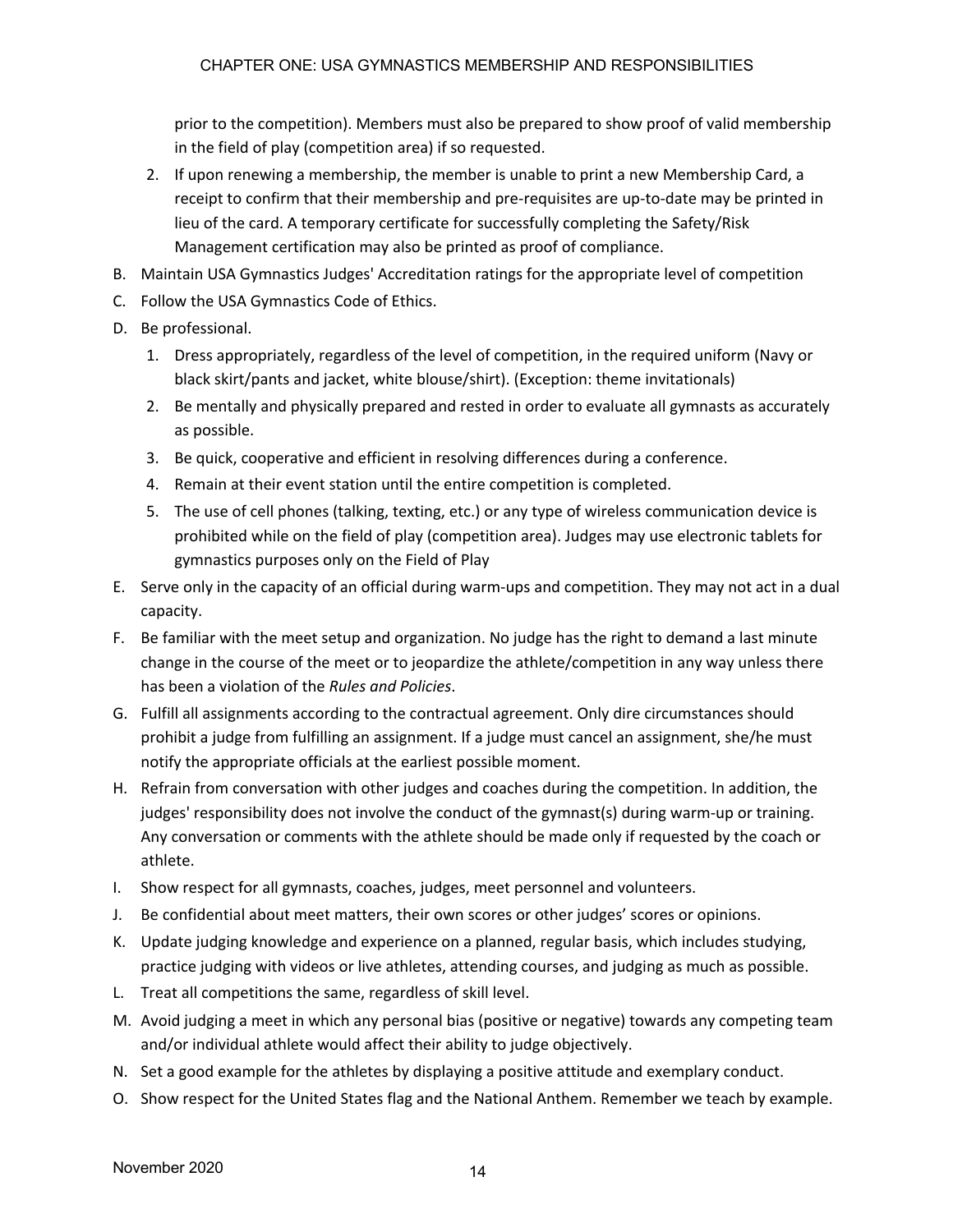- P. Be considerate of the Meet Director's equipment by refraining from wearing footwear that could be damaging to the mats and/or floor.
- Q. Refrain from soliciting invitations to judge specific competitions by making direct contact with the Meet Director.

# **Section 3: Foreign Participants**

The US Olympic Committee recognizes USA Gymnastics as the governing body for the sport of gymnastics in the United States. As such, USA Gymnastics has authority over all gymnastics competitions, exhibitions, and training exchanges hosted in the United States.

USA Gymnastics is a member of the Federation of International Gymnastics (FIG), the International governing body for gymnastics. As such, USA Gymnastics and all its members are subject to the FIG rules and regulations governing gymnastics exchanges between countries. All exchanges involving foreign athletes are under the jurisdiction of the FIG and the host Federation.

With the increased opportunities for participation in events involving foreign athletes, both in the United States and abroad, USA Gymnastics has the responsibility to inform its Professional members of the FIG regulations governing these activities. The FIG and its member federations have jurisdiction over international events (events involving more than one country's athletes). Violations of the FIG regulations can result in restrictions of the member federation and/or its athletes. While USA Gymnastics realizes the cultural enrichment that these types of events provide to our members, strict compliance to the FIG Regulations MUST be followed.

The USA Gymnastics National office must be notified of any competitions in the U. S. involving athletes, coaches and/or judges who are non-citizens and also reside in and/or represent a foreign country.

# **I. Foreign Memberships**

Athletes, Coaches, and/or Judges from Countries other than the United States

- A. A foreign athlete/coach/judge membership must be obtained by submitting a completed membership form along with a fee of \$30 to the USA Gymnastics member services department.
- B. All Foreign memberships are null and void each July  $31^{st}$ .
- C. Foreign Memberships do NOT receive benefits of membership other than the required insurance coverage at the sanctioned event(s).
- D. The Foreign Participant Membership form is available in Forms Section at usagym.org/forms.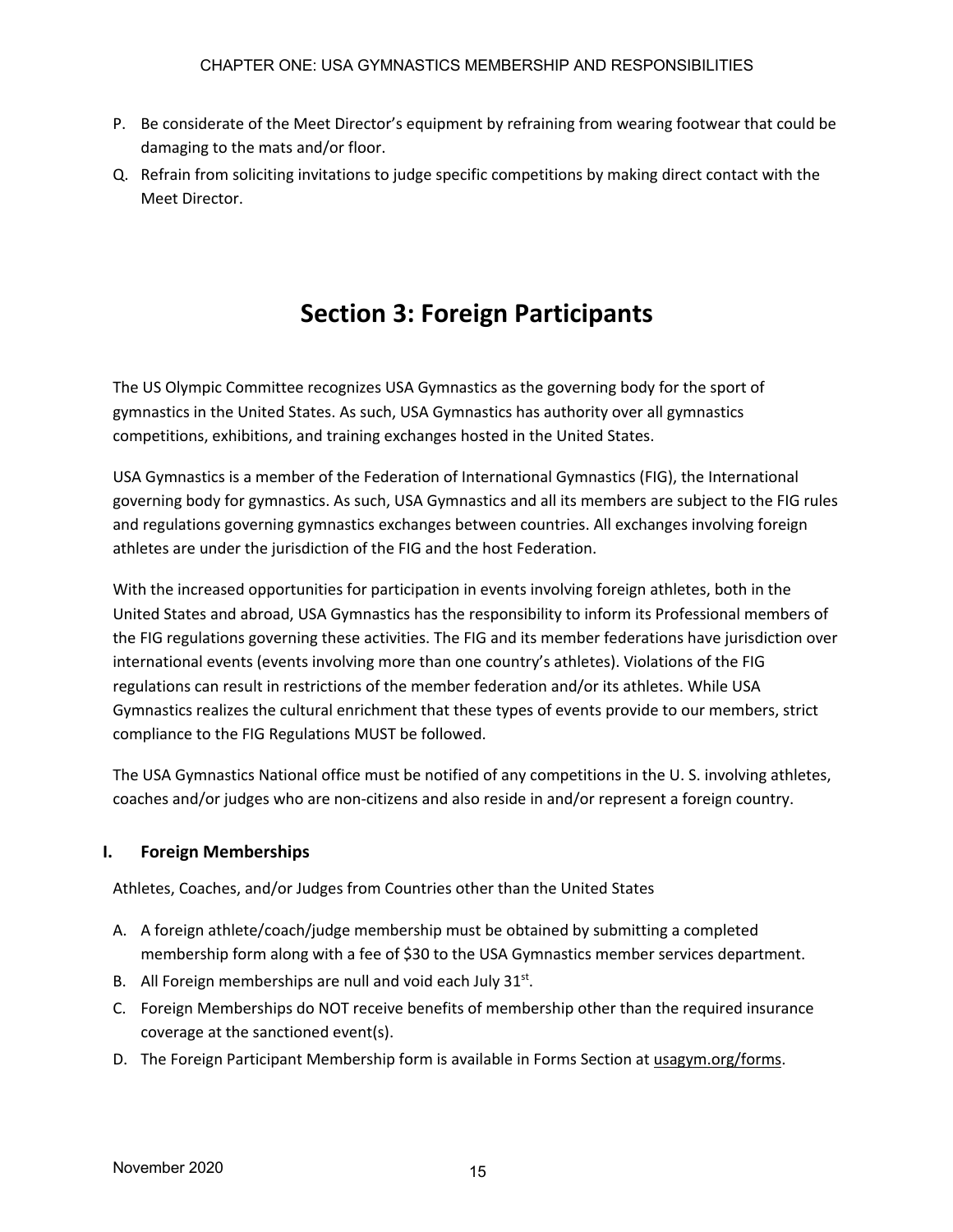CONTACT THE USA GYMNASTICS MEMBER SERVICES DEPARTMENT FOR ASSISTANCE AND DIRECTION. DO NOT DIRECTLY CONTACT ANY FOREIGN FEDERATION, CLUB, ATHLETE, COACH OR JUDGE.

- **II. Duties and Responsibilities of USA Gymnastics Professional Members in regards to International Exchanges.**
	- A. Excerpt from the Statutes of the Federation Internationale de Gymnastique (FIG) VII. OFFICIAL EVENTS OF THE FIG

ART. 35.3: INTER-FEDERATION EVENTS AND RESPONSIBILITIES OF FEDERATIONS. Federations may organize events among themselves in accordance with the Statutes and Regulations of the FIG. It is, however, forbidden for gymnasts or judges of a federation to participate in competitions or demonstrations in the sphere of activity of another federation without the prior consent of the federations involved and that of the federation organizing the event. Likewise, the participation of gymnasts or judges of a federation in an event organized by a body other than a federation must be subject to the prior consent of any federations involved. Federations are also responsible to FIG for the behavior of their gymnasts, coaches, judges and other officials and they act as guarantors to the FIG in respect of these responsibilities.

After every competition, within 30 days, the Federations will send to the FIG a report about the competition (FIG form) and the tax ratified by the Council (see Art. 26.3).

B. Below are the sanctions which may be imposed upon a federation or an individual by the FIG for an act of misconduct:

CHAPTER IX: MISCELLANEOUS PROVISIONS AND DISCIPLINARY ACTIONS

#### ARTICLE 43

#### ART. 43.2 DISCIPLINARY MEASURES WHICH CAN BE IMPOSED AMONGST OTHERS ON A FEDERATION OR AN INDIVIDUAL

- a. the warning, which can possibly be the object of a publication in the FIG bulletin;
- b. the blame;
- c. the suspension of the federation or the person concerned for one or more official FIG events and other international events;
- d. the proscription to take part in the FIG events and other international events for one given or unspecified duration;
- e. the exclusion of any participation in the FIG activities and other international events for one given or unspecified duration;
- f. the demotion of functions;
- g. the cancellation of the brevets or diplomas awarded;
- h. the financial fine;
- i. the suspension for one or more functions of a person elected within one of the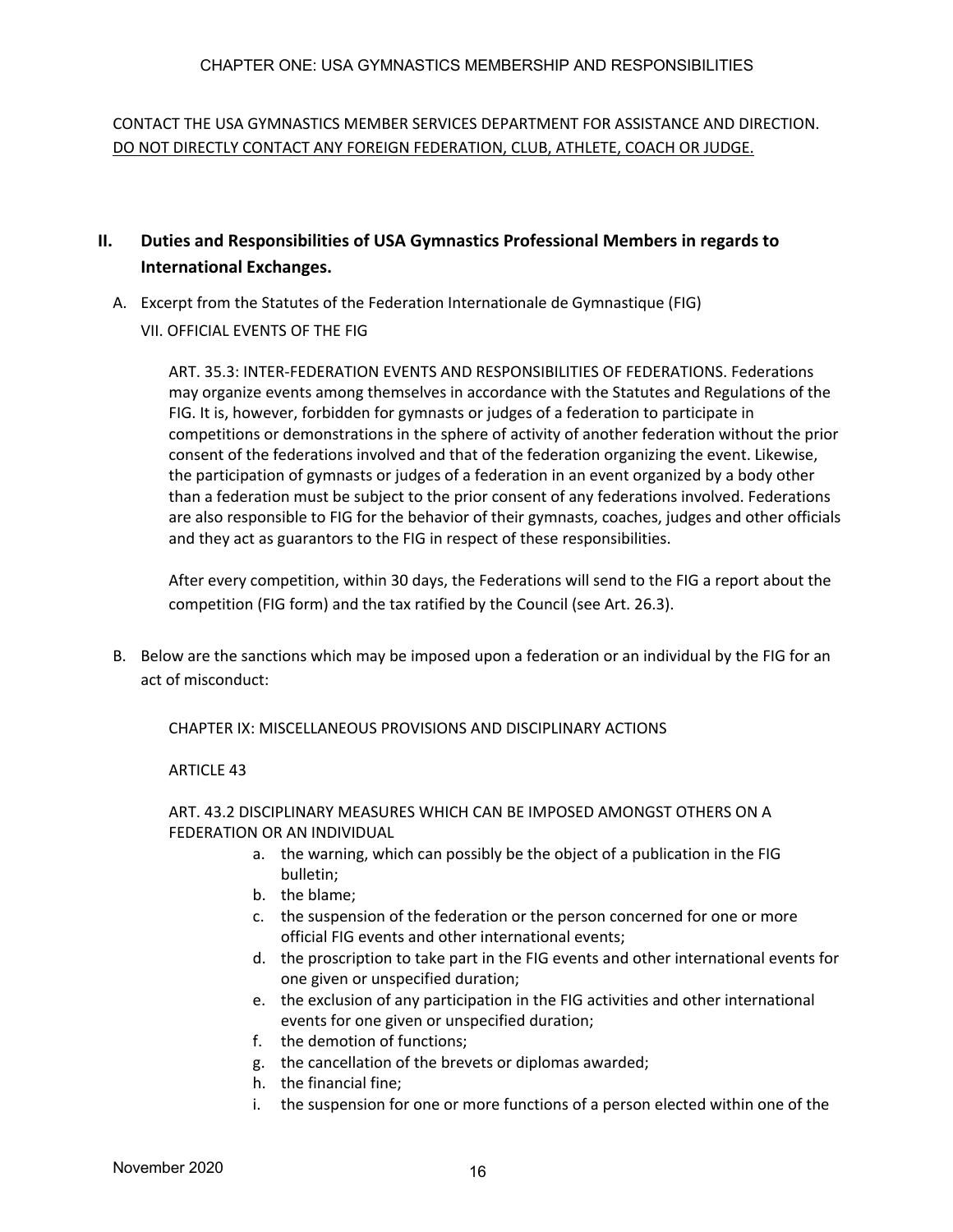FIG bodies and/or of a continental Union for one given or unspecified duration;

- j. the suspension of the federation for one given or unspecified duration;
- k. the exclusion of a federation for one given or unspecified duration on decision of the Congress;
- l. the exclusion of an FIG person
- m. the cancellation of results of a competition;
- n. the obligation to restore the financial benefits and prices received;
- o. the disciplinary measures resulting from the anti-doping regulations;
- p. all the sanctions taken can be the subject of a publication in the FIG bulletin or in any other official FIG publication
- q. or any other sanction which could be proposed by the Disciplinary Commission
- C. Any competition/exhibition conducted in the United States which includes foreign athletes must be sanctioned by USA Gymnastics.
- D. The sanction fee will be determined based upon the particulars of the event (up to \$250,000.00).

Do not send any invitations (foreign or domestic) until the USA Gymnastics Member Services department has notified you that approval has been granted.

#### **III. Requirements for Foreign Exchanges**

The following categories have been defined for participation of foreign athletes in this country and for participants of USA club athletes in a club exchange in a foreign country. All exchanges involving foreign athletes are under the jurisdiction of the FIG and the host Federation. Every procedure MUST be followed to protect the athletes and the federations.

- A. Competitions/Exhibitions conducted in the United States
	- 1. Prior approval of Foreign Federation must be secured through request made by USA Gymnastics.
	- 2. All aspects of the event MUST be approved by USA Gymnastics. This includes but is not limited to:
		- a. sponsorships
		- b. marketing/property rights
		- c. equipment/format
		- d. television
		- e. all promotional, marketing, and advertising materials
	- 3. The use of the word "INTERNATIONAL" in the title of a competition/exhibition is strictly FORBIDDEN.
	- 4. Promotion or advertising depicting the event as a competition between two or more countries is forbidden. (i.e., USA vs. Canada)
		- a. Athletes from a foreign country competing in the United States represent only their club at the exchange; they are NOT representing their country as a National Team member.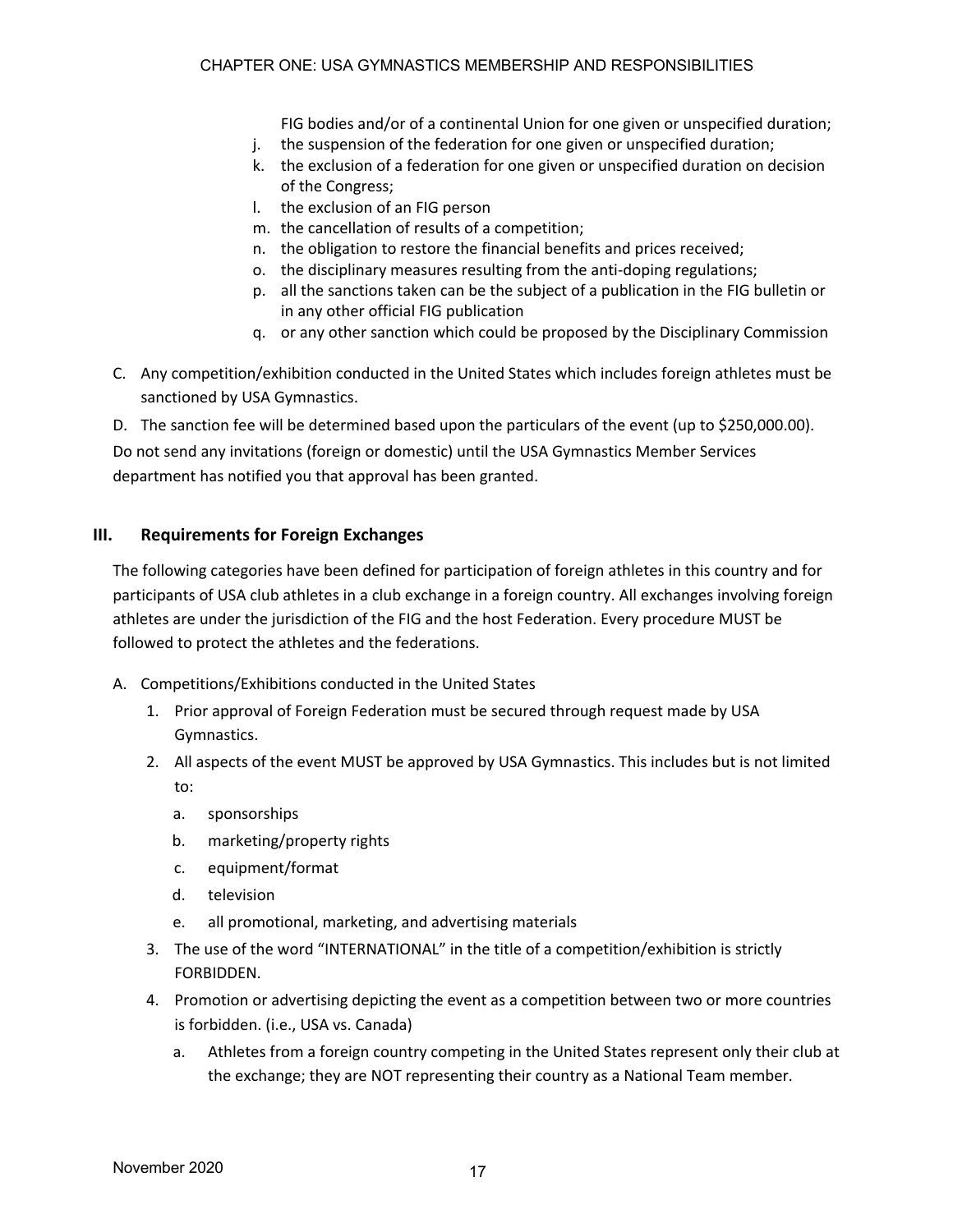- 5. Higher sanction fees may be assessed for galas or exhibitions depending upon the level of the participating athletes.
- 6. FIG has a 5% tax on prize money awarded at an event.
- B. Training Exchanges conducted in the United States
	- 1. Prior approval of foreign Federations must be secured through a request made by USA Gymnastics.
	- 2. Only a letter of invitation with the specific information is required; however, it is not necessary to sanction.
	- 3. Proof of Insurance coverage:
		- a. It is the sole responsibility of the event host to secure proper insurance for the event. (Be aware that some insurance packages do not cover foreign athletes or coaches.)
		- b. Training exchanges may not be "USA Gymnastics-sanctioned"; therefore, the Athlete Member insurance is not in effect.
	- 4. Prior notification to USA participants that they represent only their club at this exchange and they are not participating as official USA representatives.
- C. Competitions, exhibitions and training exchanges conducted in another country
	- 1. USA Gymnastics must receive communication from the host country requesting permission for USA Gymnastics members to attend.
	- 2. USA Gymnastics must approve of your club's participation BEFORE your club accepts an invitation to participate in another country's event. Notification requesting permission to participate in a foreign competition, exhibition or training exchange must be provided to the Program Director at the USA Gymnastics.
	- 3. Events sponsored by and/or held in a foreign country CANNOT be "USA Gymnasticssanctioned"; therefore, the Athlete Member insurance is not in effect. Prior notification to USA participants that USA Gymnastics insurance does not cover their participation in an event sponsored by and held in a foreign country is required.
	- 4. Any judge (US or foreign citizens) must receive permission from the National Federation of their country of citizenship before accepting an invitation to officiate a competition that is conducted outside of their country of citizenship.
	- 5. USA participants may only represent their club at these events/exchanges and they may not participate as official USA representatives.
		- a. For example: Official results may not reflect "USA".
		- b. Prior notification to USA participants that they represent only their club at this exchange and they are not there as official USA representatives is required.
	- 6. USA National Team members may not represent their club in an international event without the approval of the Program Director.